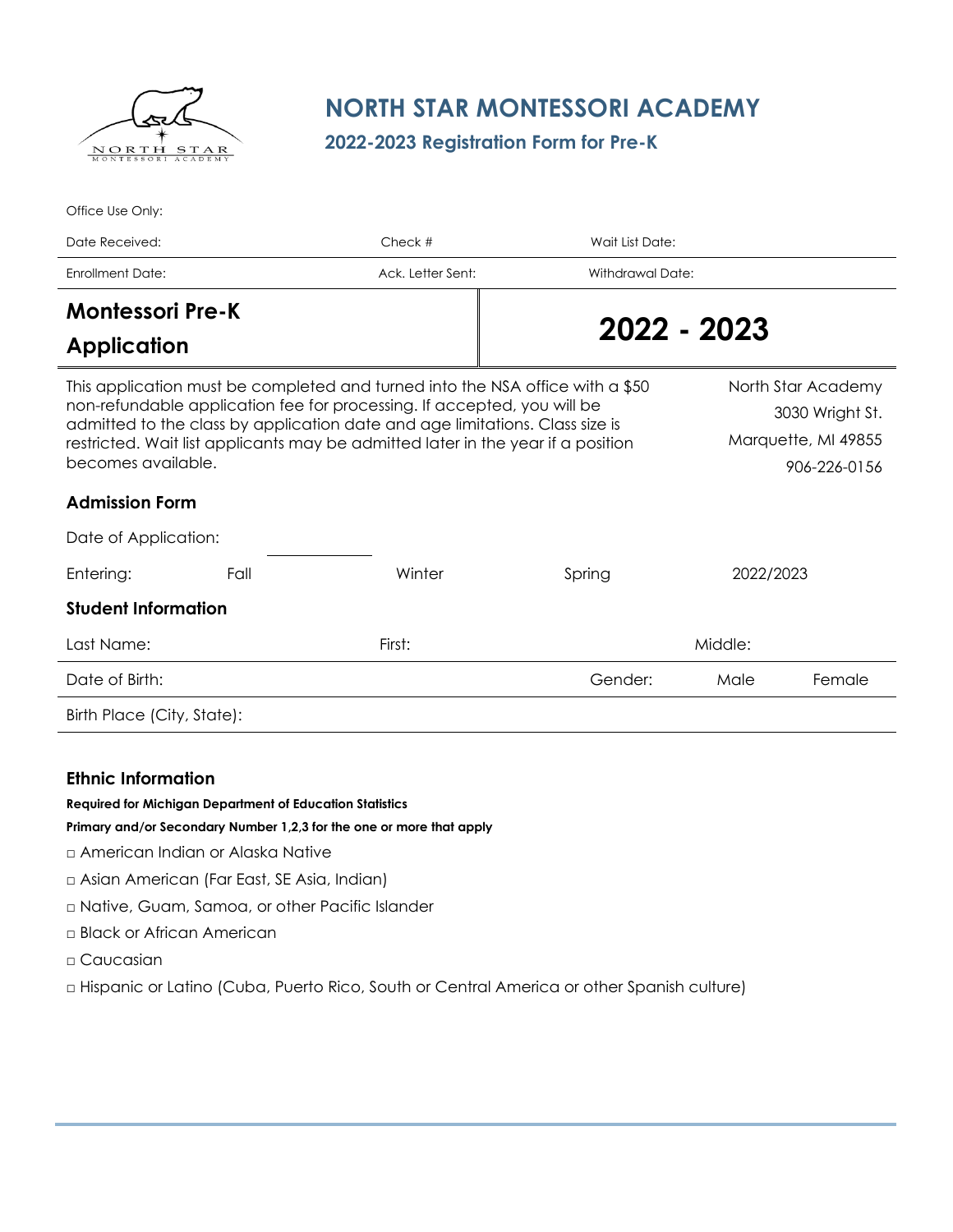# **Parent / Guardian's Information**

| Parent / Guardian's Name:    |       | Relationship to child: |  |  |
|------------------------------|-------|------------------------|--|--|
| Address:                     |       |                        |  |  |
| Home Phone:                  | Cell: | Work Phone:            |  |  |
| Email Address:               |       |                        |  |  |
| Employer's Name and Address: |       |                        |  |  |
|                              |       |                        |  |  |
| Parent / Guardian's Name:    |       | Relationship to child: |  |  |
| Address:                     |       |                        |  |  |
| Home Phone:                  | Cell: | Work Phone:            |  |  |
| Email Address:               |       |                        |  |  |
| Employer's Name and Address: |       |                        |  |  |
|                              |       |                        |  |  |
|                              |       |                        |  |  |

## **Local Emergency Contact:** (other than parent or guardian)

| Contact Name:            |       |             |
|--------------------------|-------|-------------|
| Address:                 |       |             |
| Home Phone:              | Cell: | Work Phone: |
| Relationship to student: |       |             |

Student's Age at the time of enrollment:

Previous education / daycare of your child:

Please list the acceptable adults for student pick up:

Please list any other concerns or medical information (Medicine, Allergies, etc.) here:

Doctor Name and Phone Number: